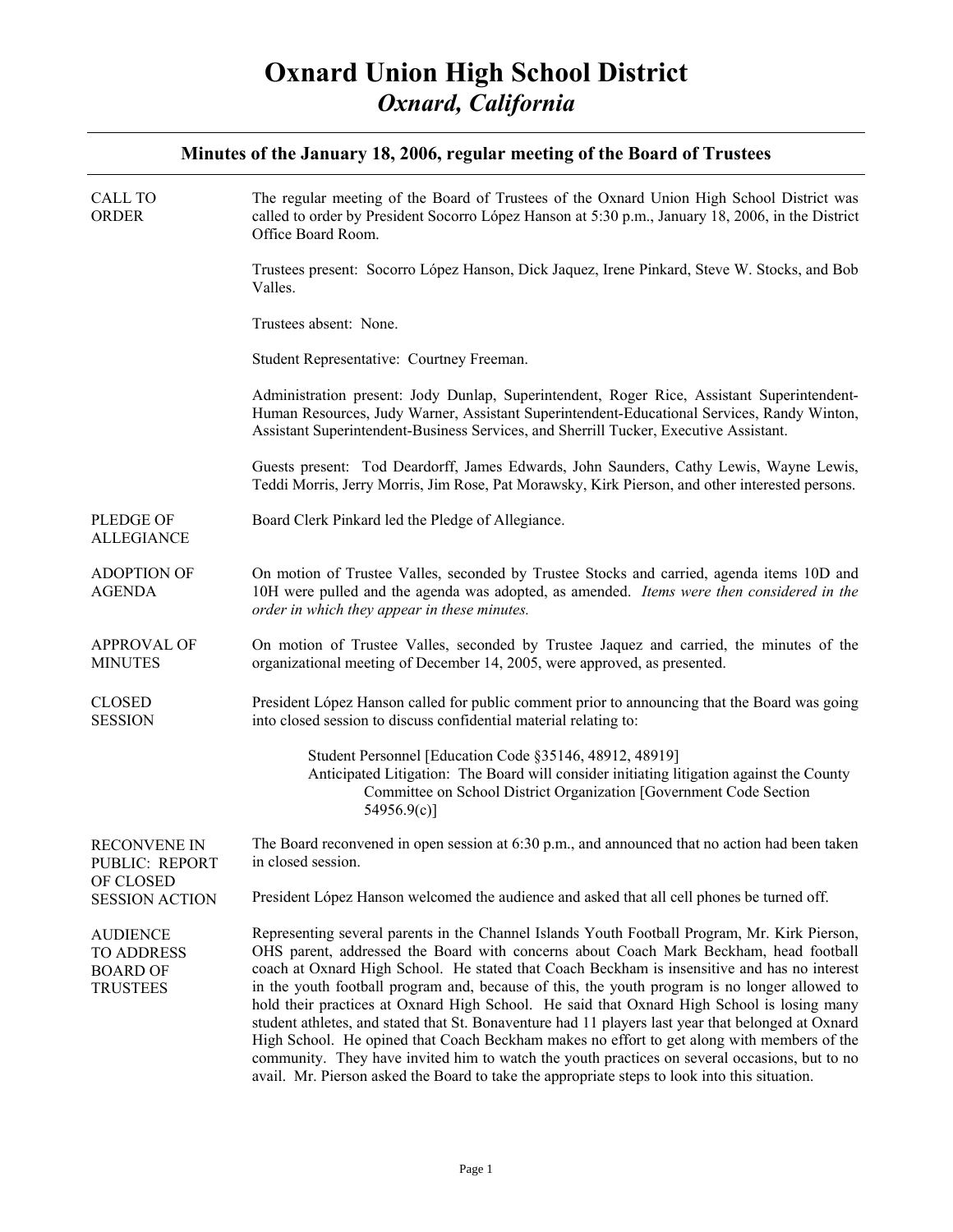# **Oxnard Union High School District**  *Oxnard, California*

| <b>BOARD</b><br><b>RECOGNITION:</b><br>Library Media<br>Teachers              | Ms. Judy Warner, Assistant Superintendent-Educational Services, introduced Ms. Cathy Lewis,<br>husband Wayne, and Oxnard High School Principal James Edwards, along with Ms. Teddi<br>Morris, husband Jerry, and Hueneme High School Principal John Saunders. Ms. Warner<br>reported that both ladies were recently recognized by the California School Library Association.<br>Ms. Morris received a 2004 Good Ideas Award for her "closed research" project working with<br>Hueneme's history teachers and students to effectively use resources for term papers. Ms. Lewis<br>received a 2005 Technology Award for her commitment to helping students and teachers use<br>technology effectively. Ms. Lewis has significantly increased students and teachers' access to<br>technology at Oxnard High School. Both of these teachers were featured in the CSLA<br>publication, "Good Ideas!" Trustees congratulated Ms. Morris and Ms. Lewis on this<br>outstanding recognition, and commended their dedication in supporting teachers and increasing<br>students' academic achievement. |
|-------------------------------------------------------------------------------|---------------------------------------------------------------------------------------------------------------------------------------------------------------------------------------------------------------------------------------------------------------------------------------------------------------------------------------------------------------------------------------------------------------------------------------------------------------------------------------------------------------------------------------------------------------------------------------------------------------------------------------------------------------------------------------------------------------------------------------------------------------------------------------------------------------------------------------------------------------------------------------------------------------------------------------------------------------------------------------------------------------------------------------------------------------------------------------------|
| <b>SUPERINTENDENT</b><br><b>UPDATES</b>                                       | Superintendent Dunlap extended a special thanks to all choral and music instructors. They<br>participated in a number of parades and shows in the community over the holidays.                                                                                                                                                                                                                                                                                                                                                                                                                                                                                                                                                                                                                                                                                                                                                                                                                                                                                                              |
|                                                                               | She, too, congratulated Ms. Morris and Ms. Lewis for their recognition by the California School<br>Library Association. She mentioned that with five periods a day, and between 30-35 students<br>per period, each of these libraries serve a far greater number of students before school, during<br>lunch time and after school. They are always available to students, and students are most<br>appreciative of their efforts.                                                                                                                                                                                                                                                                                                                                                                                                                                                                                                                                                                                                                                                           |
|                                                                               | On Tuesday, Superintendent Dunlap attended the Governor's Budget Workshop hosted by<br>School Services of California, Inc. She shared that the 2006-07 budget is quite an improvement<br>over the budget proposed in January 2005, however, the information provided is tentative as<br>changes will be introduced in the Governor's May revise.                                                                                                                                                                                                                                                                                                                                                                                                                                                                                                                                                                                                                                                                                                                                            |
|                                                                               | In about three weeks, seniors who have not passed the CAHSEE will have another opportunity to<br>pass the test. Superintendent Dunlap reminded Trustees and the audience that this year's<br>graduating class must pass the CAHSEE. She reviewed the many opportunities in place for<br>tutoring and extra help. Another exam will be given in May.                                                                                                                                                                                                                                                                                                                                                                                                                                                                                                                                                                                                                                                                                                                                         |
|                                                                               | Last week, Superintendent Dunlap met with the PTA Executive Council. Administrative staff<br>provided information on second semester staffing, enrollment projections, and the CAHSEE. In<br>turn, presidents shared what they were involved in at each of the schools.                                                                                                                                                                                                                                                                                                                                                                                                                                                                                                                                                                                                                                                                                                                                                                                                                     |
|                                                                               | Lastly, Superintendent Dunlap reported that next week is the last week of the fall semester.<br>Finals will be given on a minimum day schedule next Wednesday, Thursday and Friday. The<br>district is about 18 1/2 weeks away from watching several thousand seniors graduate. Ms.<br>Warner's office is getting ready to go out to feeder middle schools to register students for next<br>year.                                                                                                                                                                                                                                                                                                                                                                                                                                                                                                                                                                                                                                                                                           |
| <b>STUDENT</b><br><b>REPRESENTATIVE</b><br>TO THE BOARD OF<br><b>TRUSTEES</b> | Miss Courtney Freeman, Student Representative to the Board of Trustees, stated that everyone is<br>welcome to attend the Black History Conference at Pacifica High School on February 25, 2006.<br>She reported that students are busy preparing for finals and second semester. Courtney asked<br>about the price increase in the soda machines. Mr. Winton, Assistant Superintendent-Business<br>Services, said this decision was made by a committee of people who have worked on this issue<br>for five years. She asked if schools were going to a seven-period day next year and, if so, would<br>the length of the school day change? Ms. Warner, Assistant Superintendent-Educational<br>Services, reported that preliminary discussions have been held with Rio Mesa and Oxnard High<br>Schools, but there are problems with the total minutes per day, as well as transportation. Further<br>research will be done in this area before any decisions are made.                                                                                                                    |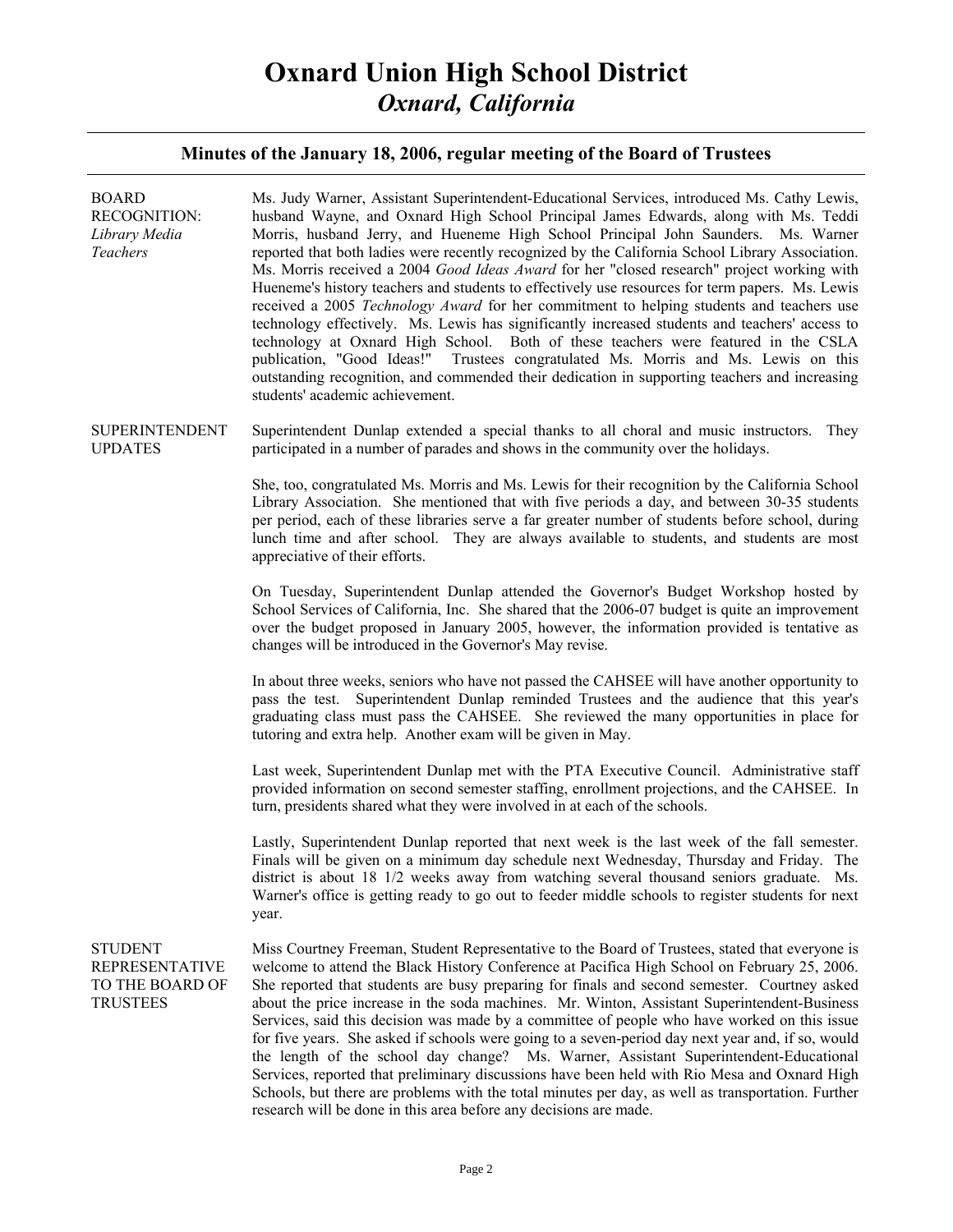| Minutes of the January 18, 2006, regular meeting of the Board of Trustees |                                                                                                                                                                                                               |
|---------------------------------------------------------------------------|---------------------------------------------------------------------------------------------------------------------------------------------------------------------------------------------------------------|
| <b>CONSENT</b><br><b>CALENDAR</b>                                         | On motion of Trustee Jaquez, seconded by Trustee Stocks and carried, the Consent Calendar<br>Items listed were approved, as follows:                                                                          |
| Certificated<br>Personnel                                                 | Employment<br>Kimberly Tresvant, Director of Special Education, effective 02/06/06                                                                                                                            |
|                                                                           | Employment of Second Semester Temporary Teachers, effective January 30 through<br>June 16, 2006<br>Robert Ballog, Science                                                                                     |
|                                                                           | Elzbieta Dabrowska, Foreign Language                                                                                                                                                                          |
|                                                                           | Reemployment of Second Semester Temporary Teachers, effective January 30 through<br>June 16, 2006<br>Dennis Brower, Independent Study<br>Larry Dennis, 80 percent assignment, Mathematics                     |
|                                                                           | Mujde Pidduck, 60 percent assignment, English                                                                                                                                                                 |
|                                                                           | Victor Moreno, Mathematics                                                                                                                                                                                    |
|                                                                           | Release of First Semester Temporary Teachers, effective January 27, 2006<br>Gina Daggett, Special Education<br>Cheryl Dain, Special Education<br>Laura Hanson, Foreign Language                               |
|                                                                           | Lise Lange, English<br>Michael Lowe, Mathematics<br>Gina McCann, English                                                                                                                                      |
|                                                                           | Hubert D. Murray, Mathematics<br>Francine Smith, English                                                                                                                                                      |
|                                                                           | <b>Request for Part Time Service Leave</b><br>Ray Tejada, from 100 to 80 percent assignment, Reading/Mathematics teacher, effective<br>$01/30/06 - 06/30/06$                                                  |
|                                                                           | Resignation<br>Melinda Burkhart, Speech and Language Therapist, effective 01/27/06<br>Naola Davis, Social Science teacher, effective 01/30/06                                                                 |
|                                                                           | Return from Sabbatical, effective January 30, 2006<br>Maria Lobo, Foreign Language teacher                                                                                                                    |
| Classified<br>Personnel                                                   | Employment<br>Sherwin Copon, Clerical Assistant I, effective 01/17/06<br>Josue Vasquez, Micro-Computer Network Support Technician, effective 02/01/06                                                         |
|                                                                           | Ratification of Employment<br>Rosalba Alvara, Paraeducator II, effective 01/03/06<br>Mitzi Morgan, Campus Supervisor, effective 01/03/06<br>Peggy Trude, Library/Media Technician, effective 01/03/06         |
|                                                                           | Reclassification<br>Donna McNair, from School Secretary to Administrative Secretary I, effective 01/09/06<br>Norma Vargas, from EDP Terminal Operator - Attendance to School Secretary, effective<br>01/30/06 |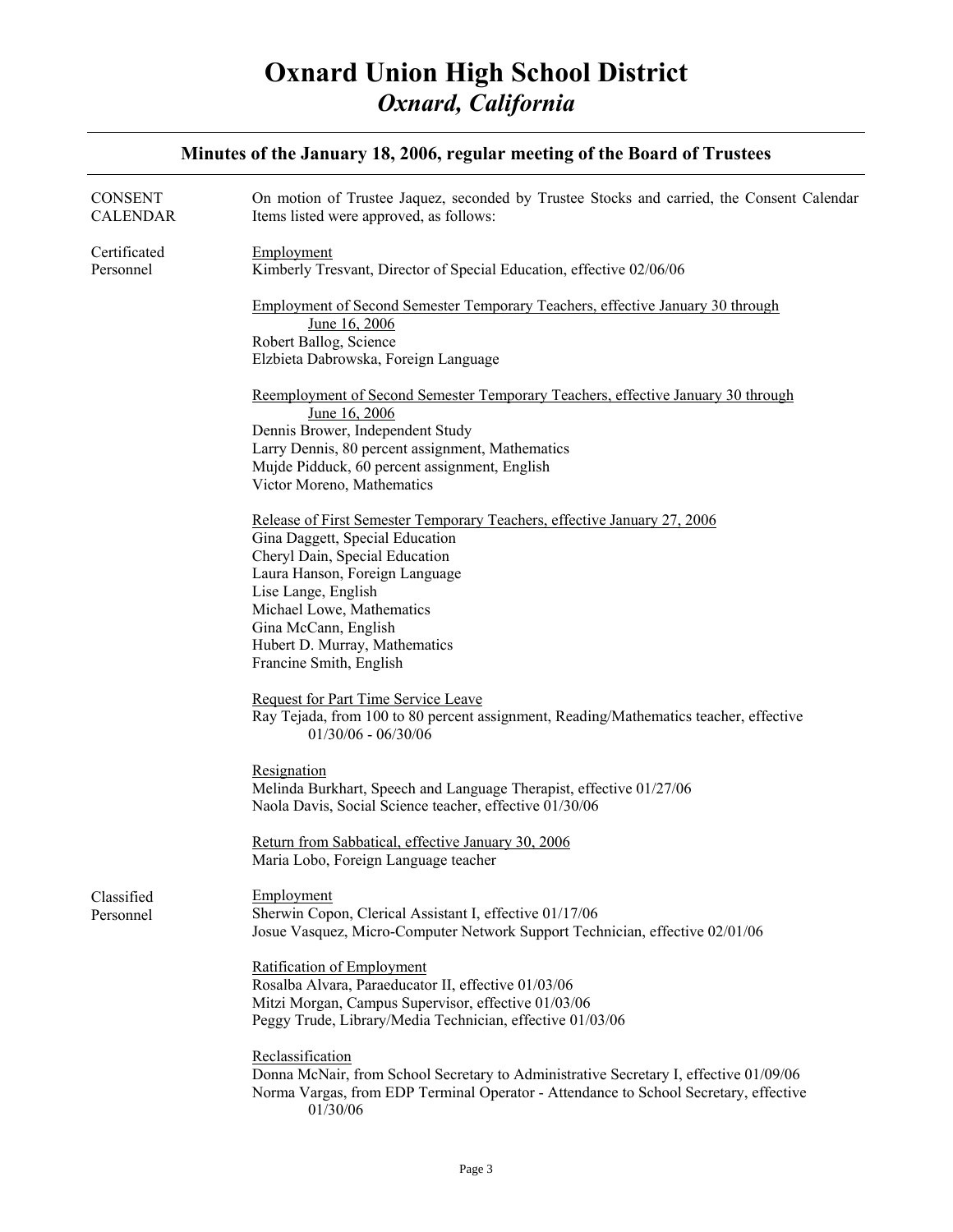| Classified<br>Personnel<br>Continued           | Request for Leave of Absence Without Pay<br>Monika Carroll, Clerical Assistant III, from 02/01/06 to 06/30/06<br>Ignacio Garcia, Custodian, from 02/21/06 - 03/17/06<br>Diana Gonzales Guerra, Paraeducator I, from 01/31/06 to 06/15/06                                                                                                                                                                                                                                                                                                        |
|------------------------------------------------|-------------------------------------------------------------------------------------------------------------------------------------------------------------------------------------------------------------------------------------------------------------------------------------------------------------------------------------------------------------------------------------------------------------------------------------------------------------------------------------------------------------------------------------------------|
|                                                | Resignation<br>James Chambers, Campus Supervisor, effective 01/03/06<br>Corazon Miranda, Nutrition Services Assistant I, effective 11/05/05                                                                                                                                                                                                                                                                                                                                                                                                     |
|                                                | Retirement<br>Marilyn Goldammer, School Secretary, effective 04/03/06<br>Elizabeth Valdez, Paraeducator I, effective 01/21/06                                                                                                                                                                                                                                                                                                                                                                                                                   |
| Purchase Orders                                | That Purchase Orders totaling \$885,846.28, and Direct Pays totaling \$725,051.08 be approved,<br>as presented.                                                                                                                                                                                                                                                                                                                                                                                                                                 |
| Approval of Non-<br>Public School<br>Placement | That the non-public school placement, as of January 3, 2006, for Student No. 122678, Case<br>Number Thirty, 05/06, be approved according to the recommendation of the student's IEP Team<br>and the Assistant Director of Special Education.                                                                                                                                                                                                                                                                                                    |
| Approval of Non-<br>Public School<br>Placement | That the residential placement at Family Life Center and non-public school placement at<br>Simmons, as of January 6, 2006, for Student No. 101150, Case Number Thirty-one, 05/06, be<br>approved according to the recommendation of the student's IEP Team and the Assistant Director<br>of Special Education.                                                                                                                                                                                                                                  |
| Approval of Non-<br>Public School<br>Placement | That the non-public school placement, as of January 6, 2006, for Student No. 111536, Case<br>Number Thirty-two, 05/06, be approved according to the administrative placement of the<br>Assistant Director of Special Education.                                                                                                                                                                                                                                                                                                                 |
| Approval of Non-<br>Public School<br>Placement | That the non-public school placement, as of January 6, 2006, for Student No. 111538, Case<br>Number Thirty-three, 05/06, be approved according to the administrative placement of the<br>Assistant Director of Special Education.                                                                                                                                                                                                                                                                                                               |
| <b>Voluntary Consent</b><br>to Expulsion       | That Student No. 95409 be expelled from the Oxnard Union High School District for the<br>remainder of the 2005-06 school year, and that the student attend Pacific View Community Day<br>School for the period of the expulsion. The student will be reviewed for readmission in<br>accordance with district policy upon the conclusion of the term of the expulsion, and is to<br>comply with the recommended Rehabilitation Plan and provide documentation that the plan has<br>been completed.                                               |
| <b>Voluntary Consent</b><br>to Expulsion       | That Student No. 101858 be expelled from the Oxnard Union High School District for the<br>remainder of the 2005-06 school year, and that the student attend Pacific View Community Day<br>School for the period of expulsion. The student will be reviewed for readmission in accordance<br>with district policy upon the conclusion of the term of the expulsion, and is to comply with the<br>recommended Rehabilitation Plan and provide documentation that the plan has been completed.                                                     |
| <b>Voluntary Consent</b><br>to Expulsion       | That Student No. 103469 be expelled from the Oxnard Union High School District for the<br>remainder of the 2005-06 school year and the fall semester of the 2006-07 school year, and that<br>the student attend Pacific View Community Day School for the period of expulsion. The student<br>will be reviewed for readmission in accordance with district policy upon the conclusion of the<br>term of the expulsion, and is to comply with the recommended Rehabilitation Plan and provide<br>documentation that the plan has been completed. |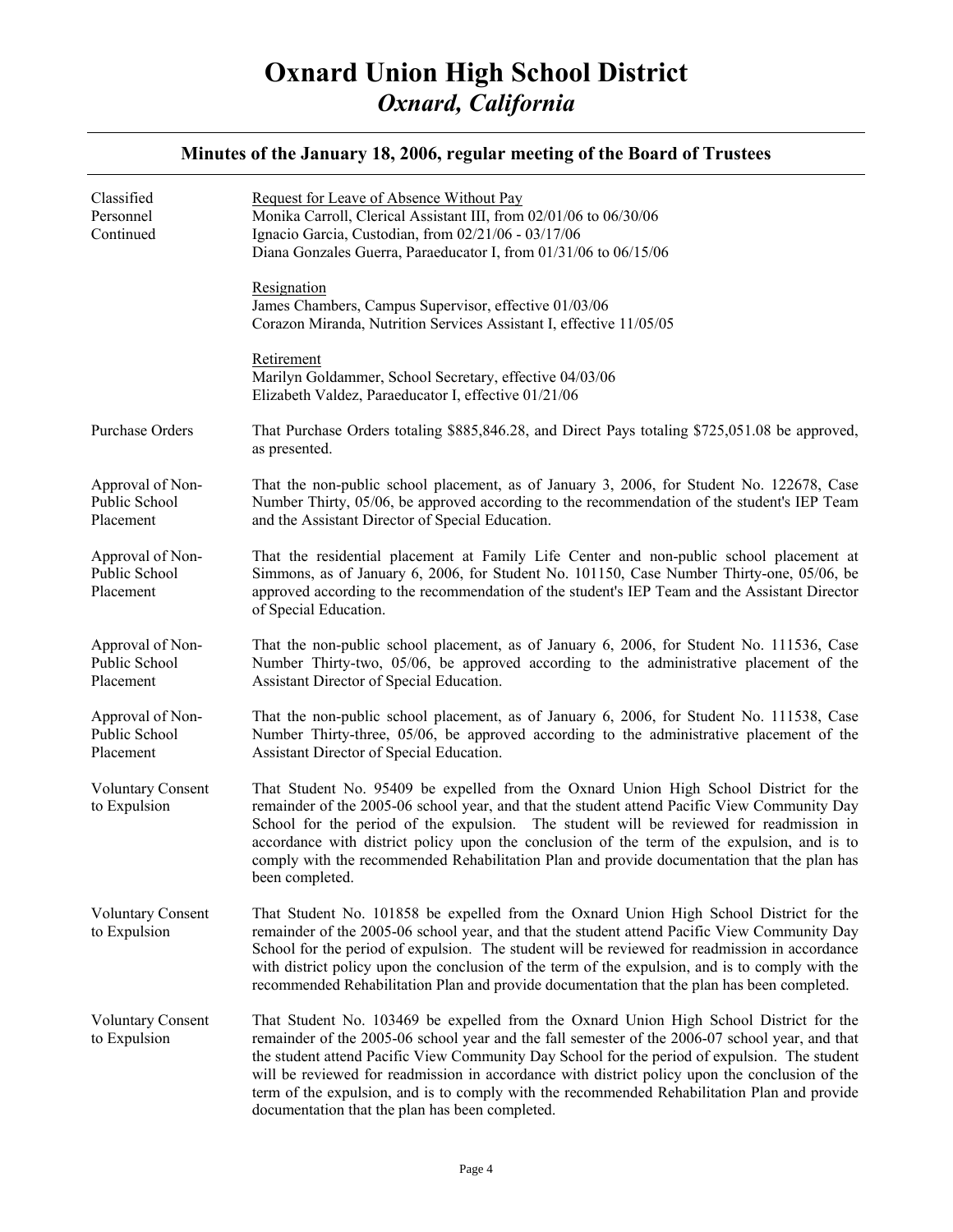| <b>Voluntary Consent</b><br>to Expulsion                            | That Student No. 107970 be expelled from the Oxnard Union High School District for the<br>remainder of the 2005-06 school year, and that the student attend Pacific View Community Day<br>School for the period of expulsion. The student will be reviewed for readmission in accordance<br>with district policy upon the conclusion of the term of the expulsion, and is to comply with the<br>recommended Rehabilitation Plan and provide documentation that the plan has been completed.                                           |
|---------------------------------------------------------------------|---------------------------------------------------------------------------------------------------------------------------------------------------------------------------------------------------------------------------------------------------------------------------------------------------------------------------------------------------------------------------------------------------------------------------------------------------------------------------------------------------------------------------------------|
| <b>Voluntary Consent</b><br>to Expulsion                            | That Student No. 111105 be expelled from the Oxnard Union High School District for the<br>remainder of the 2005-06 school year, and that the student attend Pacific View Community Day<br>School for the period of expulsion. The student will be reviewed for readmission in accordance<br>with district policy upon the conclusion of the term of the expulsion, and is to comply with the<br>recommended Rehabilitation Plan and provide documentation that the plan has been completed.                                           |
| Voluntary Consent<br>to Expulsion                                   | That Student No. 112536 be expelled from the Oxnard Union High School District for the<br>remainder of the fall semester of the 2005-06 school year, and that the student receive alternative<br>placement pending an IEP Team decision for the period of expulsion. The student will be<br>reviewed for readmission in accordance with district policy upon the conclusion of the term of<br>the expulsion, and is to comply with the recommended Rehabilitation Plan and provide<br>documentation that the plan has been completed. |
| <b>Voluntary Consent</b><br>to Expulsion                            | That Student No. 113629 be expelled from the Oxnard Union High School District for the<br>remainder of the fall semester of the 2005-06 school year, and that the student attend Pacific<br>View Community Day School for the period of expulsion. The student will be reviewed for<br>readmission in accordance with district policy upon the conclusion of the term of the expulsion,<br>and is to comply with the recommended Rehabilitation Plan and provide documentation that the<br>plan has been completed.                   |
| <b>Voluntary Consent</b><br>to Expulsion                            | That Student No. 114617 be expelled from the Oxnard Union High School District for the<br>remainder of the 2005-06 school year, and that the student attend Gateway Community School<br>for the period of expulsion. The student will be reviewed for readmission in accordance with<br>district policy upon the conclusion of the term of the expulsion, and is to comply with the<br>recommended Rehabilitation Plan and provide documentation that the plan has been completed.                                                    |
| <b>Voluntary Consent</b><br>to Expulsion                            | That Student No. 119814 be expelled from the Oxnard Union High School District for the<br>remainder of the 2005-06 school year, and that the student attend Pacific View Community Day<br>School for the period of expulsion. The student will be reviewed for readmission in accordance<br>with district policy upon the conclusion of the term of the expulsion, and is to comply with the<br>recommended Rehabilitation Plan and provide documentation that the plan has been completed.                                           |
| Summer School 2006<br>Operations Plan                               | That the Summer School 2006 Operations Plan be approved, as presented.                                                                                                                                                                                                                                                                                                                                                                                                                                                                |
| Class of 2005<br>Graduates - December                               | That the graduates, Class of 2005 - December, be approved, as presented.                                                                                                                                                                                                                                                                                                                                                                                                                                                              |
| Quarterly Report<br>Williams Uniform<br><b>Complaint Procedures</b> | That the quarterly report of Administrative Regulation 1312.4(a) - Williams Uniform Complaint<br>Procedures be approved, as presented.                                                                                                                                                                                                                                                                                                                                                                                                |
| Mileage<br>Reimbursement Rate                                       | That the mileage reimbursement rate at 44.5 cents per mile be approved, effective January 1,<br>2006.                                                                                                                                                                                                                                                                                                                                                                                                                                 |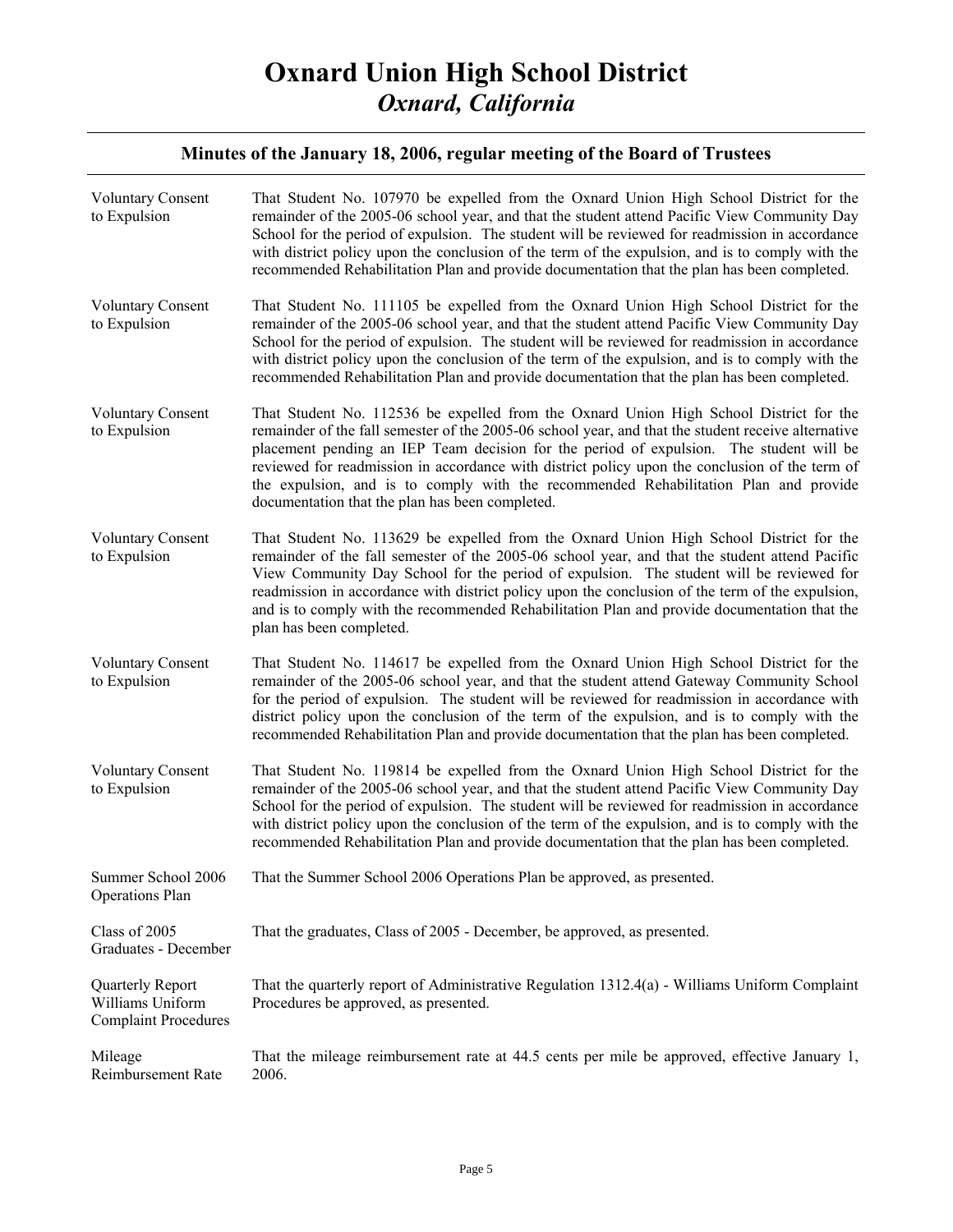| Notice of<br>Completions                                                                           | That the Notice of Completions be approved, as listed:                                                                                                                                                                                                                                                                                                                                                                                                                                                                                                                                                                                          |
|----------------------------------------------------------------------------------------------------|-------------------------------------------------------------------------------------------------------------------------------------------------------------------------------------------------------------------------------------------------------------------------------------------------------------------------------------------------------------------------------------------------------------------------------------------------------------------------------------------------------------------------------------------------------------------------------------------------------------------------------------------------|
|                                                                                                    | > Cary Alarm dba Economy Electric for Electrical Work at Hueneme High School<br>> Bennett Tile & Marble for Tile Installation at Channel Islands High School<br>> Painting & Décor Ltd. for Painting at Hueneme High School<br>▶ Engineered Storage Systems, Inc. for Metal Lockers Installation at Rio Mesa High School<br>S&H Cabinets & Mfg., Inc. for Cabinetry and Milwork at Hueneme High School<br>> Precision Plumbing-Mechanical for Plumbing at Hueneme High School<br>> Vanguard Painting, Inc. for Painting at Channel Islands High School<br>> Adjul Corporation dba Lee Construction for Storm Drain work at Channel Islands High |
| Contract for ROTC<br>Portable Building at<br>Oxnard High School                                    | That the Contract for the site work of one new ROTC portable building for \$69,100.00 be<br>approved, as presented. This project will be paid with Developer Fees. Further, in order to<br>expedite the work and make minor modifications as may be necessary, that district<br>administration be authorized to approve change orders in an amount not to exceed ten percent<br>$(10\%)$ of the contracted price for the project.                                                                                                                                                                                                               |
| Donations                                                                                          | That the Donations Report for the reporting period December 15, 2005, through January 18,<br>2006, be approved, as presented.                                                                                                                                                                                                                                                                                                                                                                                                                                                                                                                   |
| Disposal of<br><b>Surplus Property</b>                                                             | That the items listed be declared surplus and that staff be authorized to dispose of all items<br>through sale or other means, in the most expeditious manner.                                                                                                                                                                                                                                                                                                                                                                                                                                                                                  |
| <b>ADOPTION OF</b><br><b>RESOLUTION</b><br>No. 06-02, Black<br><b>History Month</b>                | On motion of Trustee Pinkard, seconded by Trustee Valles and carried, Resolution No. 06-02<br>proclaiming February 2006 as Black History Month was adopted, as presented.                                                                                                                                                                                                                                                                                                                                                                                                                                                                       |
| <b>ADOPTION OF</b><br><b>RESOLUTION</b><br>No. 06-03, National<br><b>School Counseling</b><br>Week | On motion of Trustee Stocks, seconded by Trustee Jaquez and carried, Resolution No. 06-03<br>proclaiming February 6-10 as National School Counseling Week was adopted, as presented.                                                                                                                                                                                                                                                                                                                                                                                                                                                            |
| <b>RATIFICATION OF</b><br><b>CHANGE ORDERS</b>                                                     | On motion of Trustee Stocks, seconded by Trustee Jaquez and carried, the Change Orders listed<br>were ratified, as presented:                                                                                                                                                                                                                                                                                                                                                                                                                                                                                                                   |
|                                                                                                    | $\triangleright$ No. 1 to Burns & Thomas Landscape for Additional Construction at Channel Islands High<br>> No. 3 to ISEC, Inc. for Additional Construction at Channel Islands High School<br>> No. 4 to Premier Tile & Marble for Additional Construction at Rio Mesa High School<br>$\triangleright$ No. 4 to Venco Electric, Inc. for Additional Construction at Channel Islands High School<br>$\triangleright$ No. 4 to Kiwitt's General Building for Additional Construction at Oxnard High School                                                                                                                                        |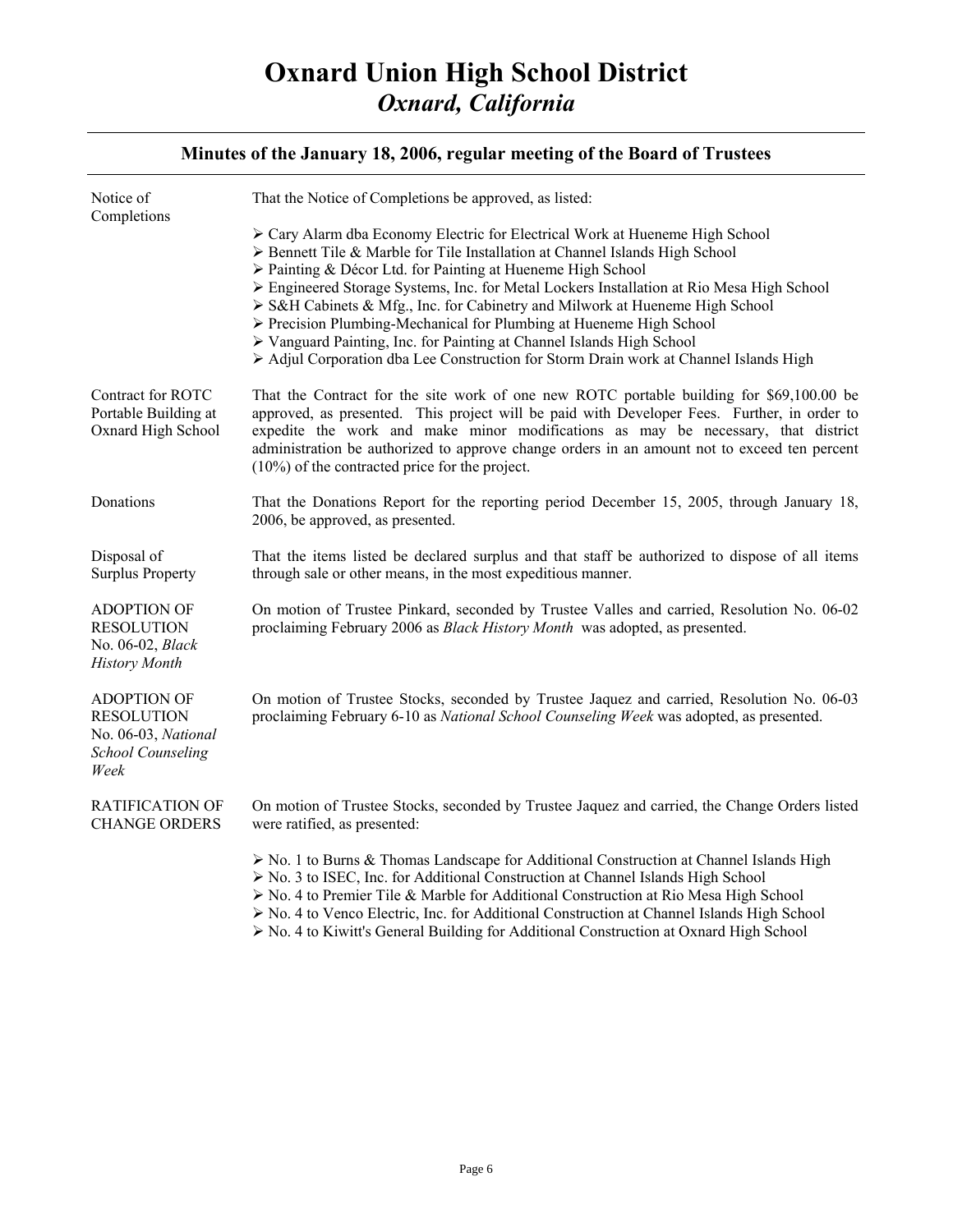| Trustee Valles reported on his attendance at various basketball games, and commended Pacifica<br>High School Principal Bill Dabbs and staff for supervision at last week's OHS v. PHS game; the<br>turnout was tremendous.                                                                                                                                                                                                                                                                                                                                                                                                                                                                                                                                                                   |
|----------------------------------------------------------------------------------------------------------------------------------------------------------------------------------------------------------------------------------------------------------------------------------------------------------------------------------------------------------------------------------------------------------------------------------------------------------------------------------------------------------------------------------------------------------------------------------------------------------------------------------------------------------------------------------------------------------------------------------------------------------------------------------------------|
| Trustee Pinkard reported that she, too, attended several boys and girls basketball games and finds<br>that the turnout is about the same for the teams. She reported on the city's Martin Luther King<br>Jr., program, and stated that many students participated in the parade and in the program at the<br>Oxnard Community Center.                                                                                                                                                                                                                                                                                                                                                                                                                                                        |
| Trustee Stocks reported on the basketball games and stated he was most impressed at the<br>Pacifica High School v. Oxnard High School basketball game - good show of administrators on<br>both those campuses. He commended Mr. Randy Winton, Assistant Superintendent-Business<br>Services, for the parking lot lights at Hueneme High School.                                                                                                                                                                                                                                                                                                                                                                                                                                              |
| Trustee Stocks stated there were some serious concerns presented this evening, and he asked that<br>staff take a good look at the situation at Oxnard High School. He counted 45 people in<br>attendance. Superintendent Dunlap said that after hearing the comments earlier, she would like<br>time to work with the principal at Oxnard High School and perhaps meet with more people. She<br>will return with a report to the Board.                                                                                                                                                                                                                                                                                                                                                      |
| Trustee Jaquez reported on the "Dad's Day" water polo contest at Oxnard High School. He<br>shared his attendance at the PTA Executive Council meeting last week, as well as the Oxnard<br>Chamber of Commerce meeting. One topic discussed by Mayor Holden was grafitti, and Trustee<br>Jaquez asked Ms. Warner for a report on how grafitti affects our campuses. Lastly, he attended<br>the County Board of Education meeting in December, and reported that the Board of Education<br>will take over the duties of the County Committee on School District Organization relating to the<br>unification process.                                                                                                                                                                           |
| Board President López Hanson shared correspondence from the County Board of Education<br>Office issuing a positive certification on the district's first interim report. On December 28, and<br>again on January 13, President López Hanson reported she attended meetings of the County<br>Board of Education and read letters into the record stating the district's opposition to the takeover<br>of the unification process from the County Committee on School District Organization. She<br>expressed the belief that there was a potential Brown Act violation. Lastly, President López<br>Hanson attended the Frontier High School Success Celebration.                                                                                                                              |
| Trustee Stocks asked for a report from Mr. Steven Gama, District Risk Manager, regarding any<br>injuries with the song and cheerleaders. Mr. Roger Rice, Assistant Superintendent-Human<br>Resources, will provide a report in the Friday Update.                                                                                                                                                                                                                                                                                                                                                                                                                                                                                                                                            |
| Consideration of Approval of Single School Plan for Student Achievement,<br>A.<br>Including Site LEAP Plans - February 15, 2006<br>Consideration of Approval of New Course Proposals - February 15, 2006<br>Β.<br>C.<br>Consideration of Approval of Mid-Term Graduates 2006 - February 15, 2006<br>D.<br>Recognition of Academic Decathlon Winner - February 15, 2006<br>Consideration of Approval of CONAPP, Part 2 - February 15, 2006<br>Е.<br>F.<br>Consideration of Resolution regarding the Liquified Natural Gas Proposal -<br>February 15, 2006<br>G.<br>Consideration of Authorization to Issue Bridge Funding - March 15, 2006<br>Η.<br>Consideration of Approval of Second Interim Report - March 15, 2006<br>$\mathbf{I}$ .<br>Consideration of Budget Adoption - June 21, 2006 |
|                                                                                                                                                                                                                                                                                                                                                                                                                                                                                                                                                                                                                                                                                                                                                                                              |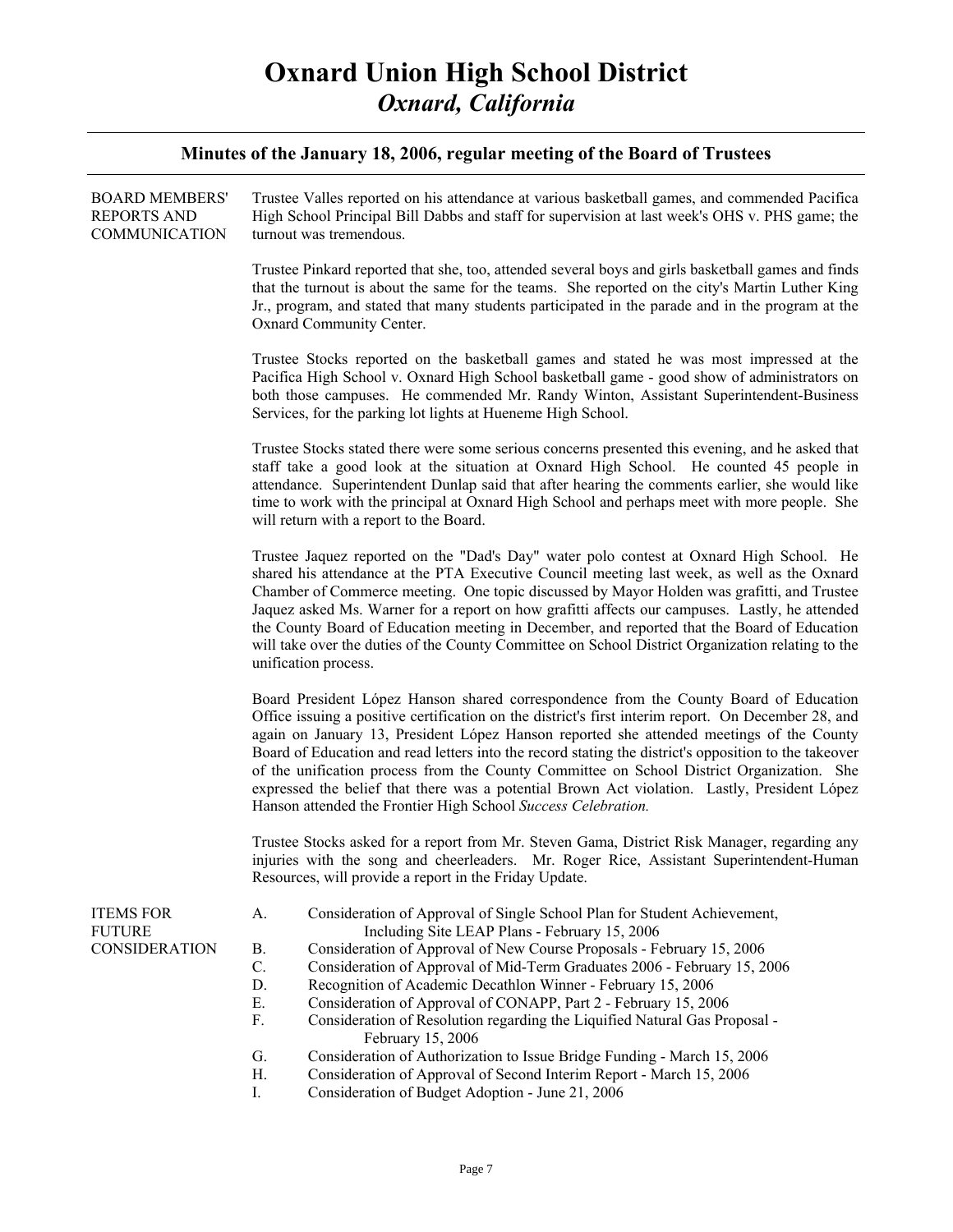| FUTURE<br>MEETINGS | On motion of Trustee Stocks, seconded by Trustee Pinkard and carried, the regularly scheduled<br>meeting in June was moved to June 21, 2006 - 5:30 p.m., in the District Office Board Room. |
|--------------------|---------------------------------------------------------------------------------------------------------------------------------------------------------------------------------------------|
|                    | Wednesday, February 15, 2006 - 5:30 p.m., in the District Office Board Room                                                                                                                 |
|                    | Wednesday, March 15, 2006 - 5:30 p.m., in the District Office Board Room                                                                                                                    |
|                    | Wednesday, April 19, 2006 - 5:30 p.m., in the District Office Board room                                                                                                                    |
| ADJOURNMENT        | There being no further items of business, Board President López Hanson adjourned the meeting<br>at $7:23$ p.m.                                                                              |

#### **BOARD OF TRUSTEES**

Irene Pinkard, Ed.D., Clerk

Jody Dunlap, Ed.D., Secretary